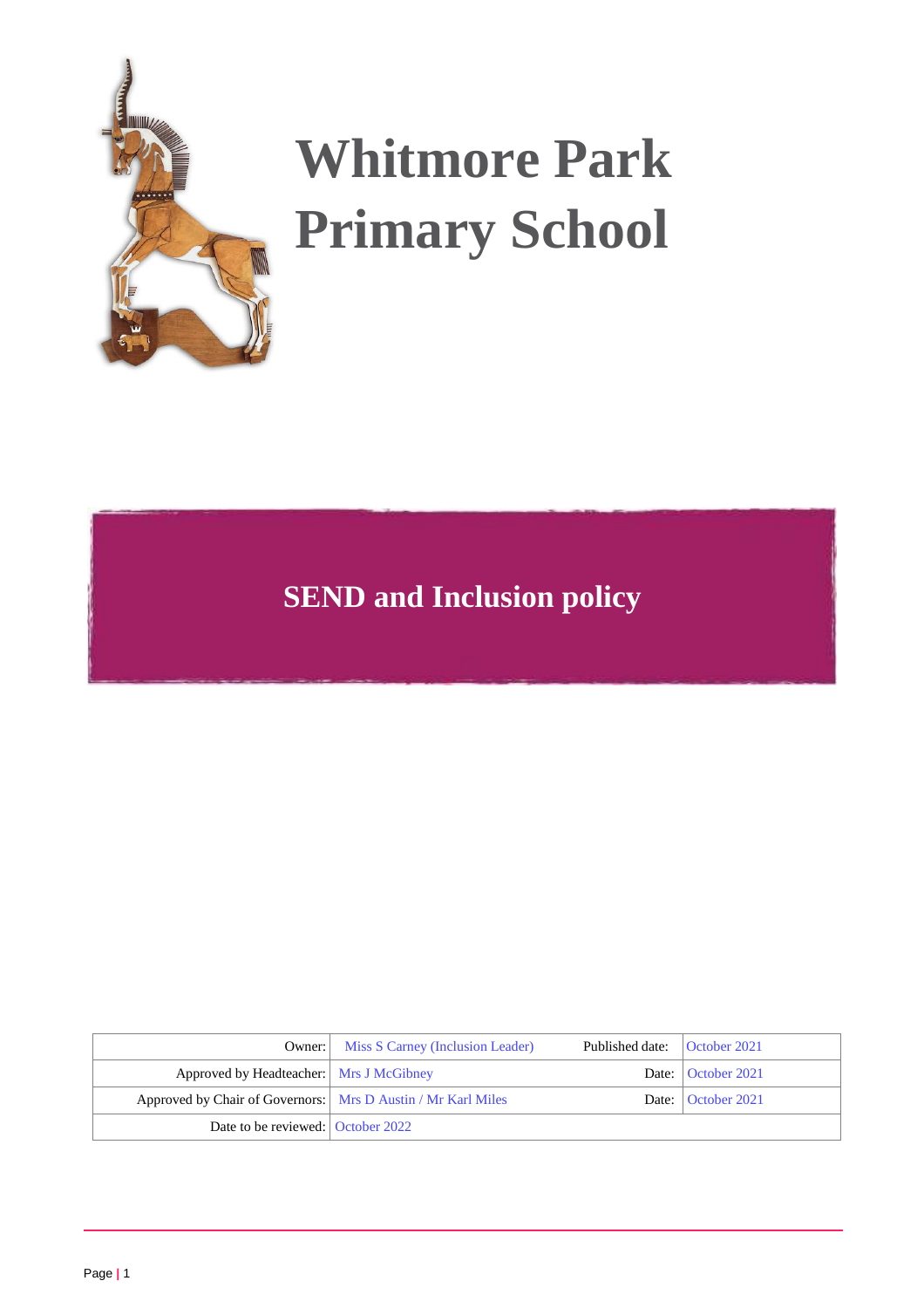## **Contents**

## <span id="page-1-0"></span>**1. Aims**

#### **Rationale and Objectives of Policy:**

At Whitmore Park we are committed to providing an appropriate and high quality education to all children admitted to the school. We believe that all children, including those identified as having special educational needs, have a common entitlement to access a broad and balanced academic and social curriculum and to be fully included in all aspects of school life.

We believe that all children should be equally valued in school. We will strive to eliminate prejudice and discrimination and to develop an environment where all children can flourish and feel safe.

At Whitmore Park we are committed to inclusion. Part of the school's strategic planning for improvement is to develop cultures, policies and practices that include all learners. We aim to create a sense of community, belonging and offer new opportunities to learners who may have experienced previous difficulties. This does not mean that we will treat all learners in the same way, but that we will respond to learners in ways which take account of their varied life experiences and needs. We aim to prevent children from underachieving or from being segregated.

We believe that educational inclusion is about equal opportunities for all learners, whatever their age, gender, ethnicity, impairment, attainment and background. We pay particular attention to the provision for, and the achievement of, different groups of learners:

- girls and boys,
- minority ethnic and faith groups,Travellers, asylum seekers and refugees.
- learners who need support to learn English as an additional language (EAL).
- learners with identified special educational needs, such as dyslexia.
- learners who are disabled.
- those who are gifted and talented.
- those who are looked after by the local authority (LAC) or are previously looked after (PLAC).
- others such as those who are sick; those who are young carers; those who are in families under stress.
- any learners who are at risk of disaffection and suspension.

This policy describes the way we meet the needs of children who experience barriers to their learning which may relate to sensory or physical impairment, learning difficulties, low levels of emotional / social development or the learning environment in school.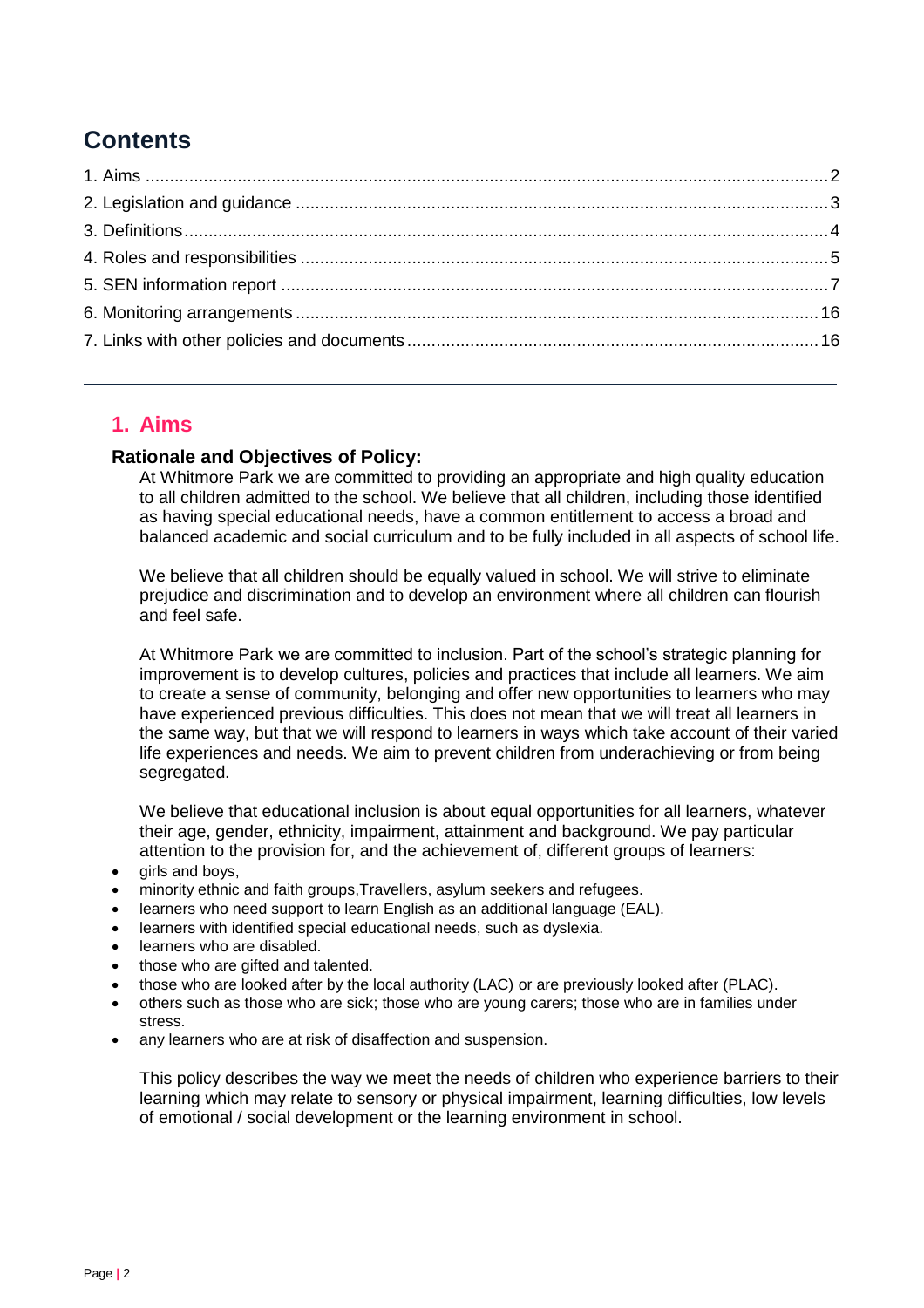We recognise that pupils learn at different rates and that there are many factors affecting achievement, including ability, emotional state, age and maturity. We are particularly aware of the needs of our Key Stage 1 pupils for whom maturity is a crucial factor in terms of readiness to learn. We believe that many pupils, at some time in their school career, may experience difficulties which affect their learning, and we recognise that these may be long or short term.

At the Whitmore Park we aim to identify these needs as they arise and provide teaching and learning contexts which enable every child to achieve to his or her full potential.

At Whitmore Park we see the inclusion of children identified as having special educational needs as an equal opportunities issue, and we will also aim to model inclusion in our staffing policies, relationships with parents/ carers and the community. We are trying to move from a SEND approach that locates a problem with the child to looking at what additional provision we need to make for specific children.

## <span id="page-2-0"></span>**Underpinning our aims is our commitment to:**

#### **Values**

- To provide a safe, happy and caring environment in which all individuals are valued.
- To develop a culture of positive role models where difference is embraced, understood and respected.

#### **Personal**

- To create opportunities and an environment where children have a desire for learning and develop a thirst for knowledge and curiosity.
- To recognise all achievements and that each child makes a unique contribution to the life of our school.
- To understand the needs of each child so they are challenged in order to fulfil their potential.
- To develop relevant knowledge, skills, practical abilities and self-confidence by tailoring teaching and learning to the needs of the child.

#### **Curriculum**

- To provide a rich and varied curriculum, within a clear framework, so as to inspire and challenge each child to attain as highly as possible in both academic and non-academic skills.
- To provide a clear curriculum framework for each child, to monitor his/her achievement within that framework and ensure the child and parents/carers know what the next steps are.
- To deploy resources effectively in order to meet the needs of the curriculum.

#### **Community**

- To ensure good communication between home and school so that parents/carers can share in their child's learning and achievement.
- To ensure that all pupils have fair access to all areas of school life.
- To build solid foundations for citizenship and skills for life so that our children are prepared for the world beyond our school and they are ready for future development.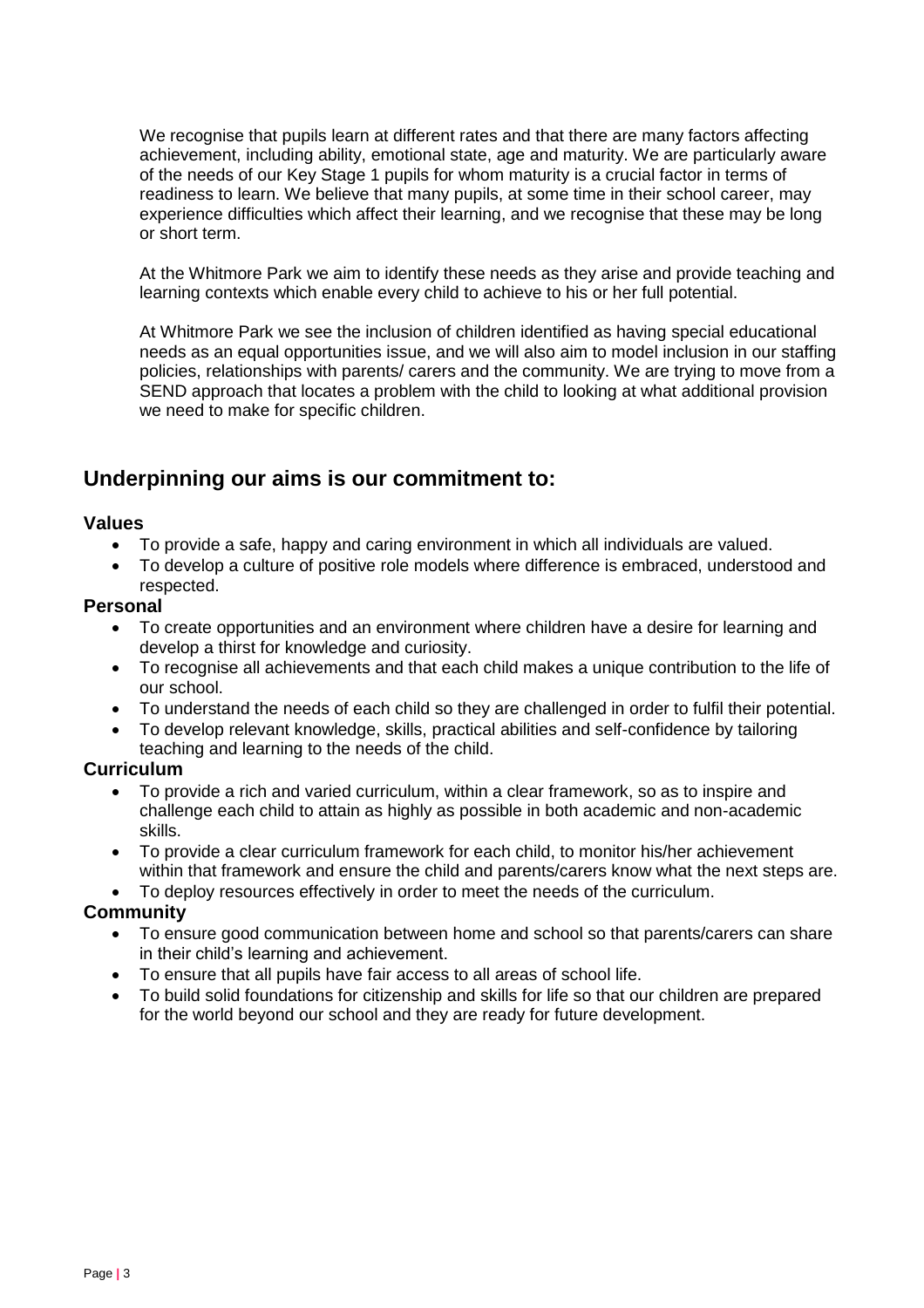## **2. Legislation and guidance**

This policy complies with the statutory requirement laid out in the [Special Educational Needs and](https://www.gov.uk/government/uploads/system/uploads/attachment_data/file/398815/SEND_Code_of_Practice_January_2015.pdf)  [Disability \(SEND\) Code of Practice](https://www.gov.uk/government/uploads/system/uploads/attachment_data/file/398815/SEND_Code_of_Practice_January_2015.pdf) and the following legislation:

- [Part 3 of the Children and Families Act 2014](http://www.legislation.gov.uk/ukpga/2014/6/part/3), which sets out schools' responsibilities for pupils with SEN and disabilities
- [The Special Educational Needs and Disability Regulations 2014](http://www.legislation.gov.uk/uksi/2014/1530/contents/made), which set out schools' responsibilities for education, health and care (EHC) plans, SEN co-ordinators (SENCOs) and the SEN information report
- Equality Act 2010: advice for schools DfE (2013)
- Schools SEND Information Report Regulations (2014)
- Statutory Guidance on supporting pupils at school with medical conditions April 2014
- The National Curriculum in England Key Stage 1 and 2 framework document Sept 2014
- Safeguarding Policy (2021)
- Teaching Standards (2012)

The SEND information report can be found on our website: [https://www.whitmorepark.org/pupil](https://www.whitmorepark.org/pupil-support-send/)[support-send/](https://www.whitmorepark.org/pupil-support-send/)

## <span id="page-3-0"></span>**3. Definitions**

Definitions of Special Educational Needs (SEND) taken from section 20 of the Children and Families Act 2014

> A child or young person has SEND if they have a learning difficulty or disability which calls for special educational provision to be made for them. A child of compulsory school age or a young person has a learning difficulty or disability if they:

- 1. Have a significantly greater difficulty in learning than the majority of others of the same age; or
- 2. Have a disability which prevents or hinders them from making use of educational facilities of a kind generally provided for others of the same age in mainstream schools.

A child under compulsory school age has special educational needs if they fall within the definition of (1) or (2) above or would do so if special educational provision was not made for them.

Children must not be regarded as having a learning difficulty solely because the language or form of language of their home is different from the language in which they will be taught.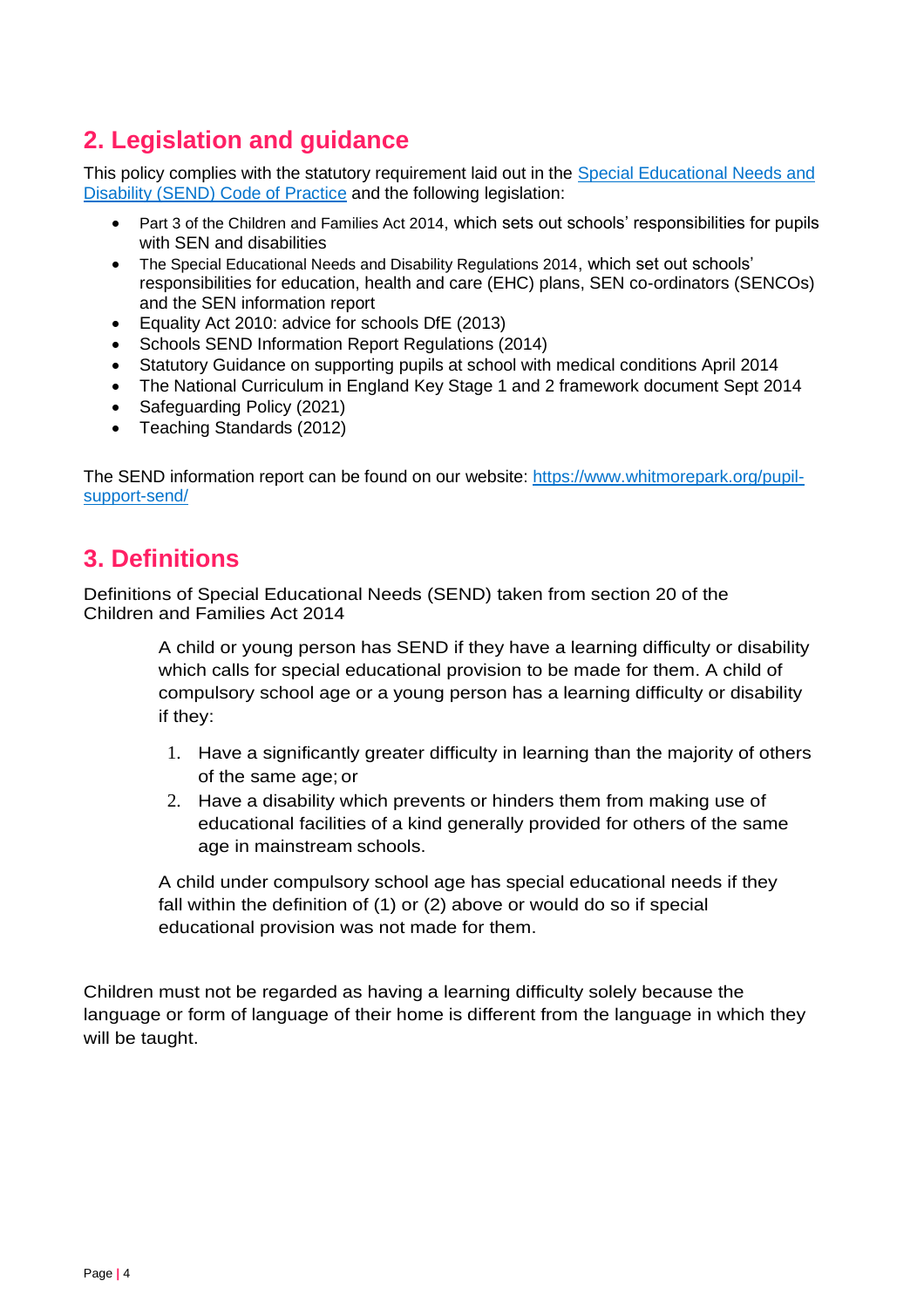## <span id="page-4-0"></span>**4. Roles and responsibilities**

At Whitmore Park the role of Special Education Needs and Disabilities Co-ordinator is encompassed within the job description of the Inclusion Leader. The Inclusion Leader is Miss Samantha Carney. Mrs Heer is one of our SENDCos and our SEND Governors are Miss Danielle Clare and Mrs Leigh Tovey

Contact details: [sam.carney@whitmorepark.org](mailto:sam.carney@whitmorepark.org)

[Anita.heer@whitmorepark.org](mailto:Anita.heer@whitmorepark.org)

Mrs D. Austin / Mr K. Miles: [admin@whitmorepark.org](mailto:admin@whitmorepark.org)

## **4.1 The Inclusion Leader and SENDCo**

The Inclusion Leader and SENDCo will:

- Work with the headteacher and SEN governors to determine the strategic development of the SEN policy
- Work with the headteacher and SEN governors to ensure that the school meets its responsibilities under the Equality Act (2010) with regard to reasonable adjustments
- Have day-to-day responsibility for the operation of this SEN policy and the co-ordination of specific provision made to support individual pupils with SEN, including those who have EHC plans
- Keep up to date with new initiatives to support pupils with SEND and share good practice with all staff
- Provide professional guidance to colleagues and work with staff, parents, and other agencies to ensure that pupils with SEN receive appropriate support and high-quality teaching
- Advise on the graduated approach to providing SEN support by managing arrangements for monitoring, reviewing and evaluating the effectiveness of provision for SEND
- Monitor pupils' progress
- Make referrals to other provisions where appropriate, following consultation with headteacher and parents
- Make requests for statutory assessment, following consultation with headteacher and parents
- Advise on the deployment of the school's delegated budget and other resources to meet pupils' needs effectively
- Be the point of contact for external agencies including: the local authority, health and care professionals, those listed in the SEND Information Report and schools that children transfer to
- Liaise with potential next providers of education to ensure that the school meets its responsibilities under the Equality Act 2010 with regard to reasonable adjustments and access arrangements
- Ensure the school keeps the records of all pupils with SEN up to date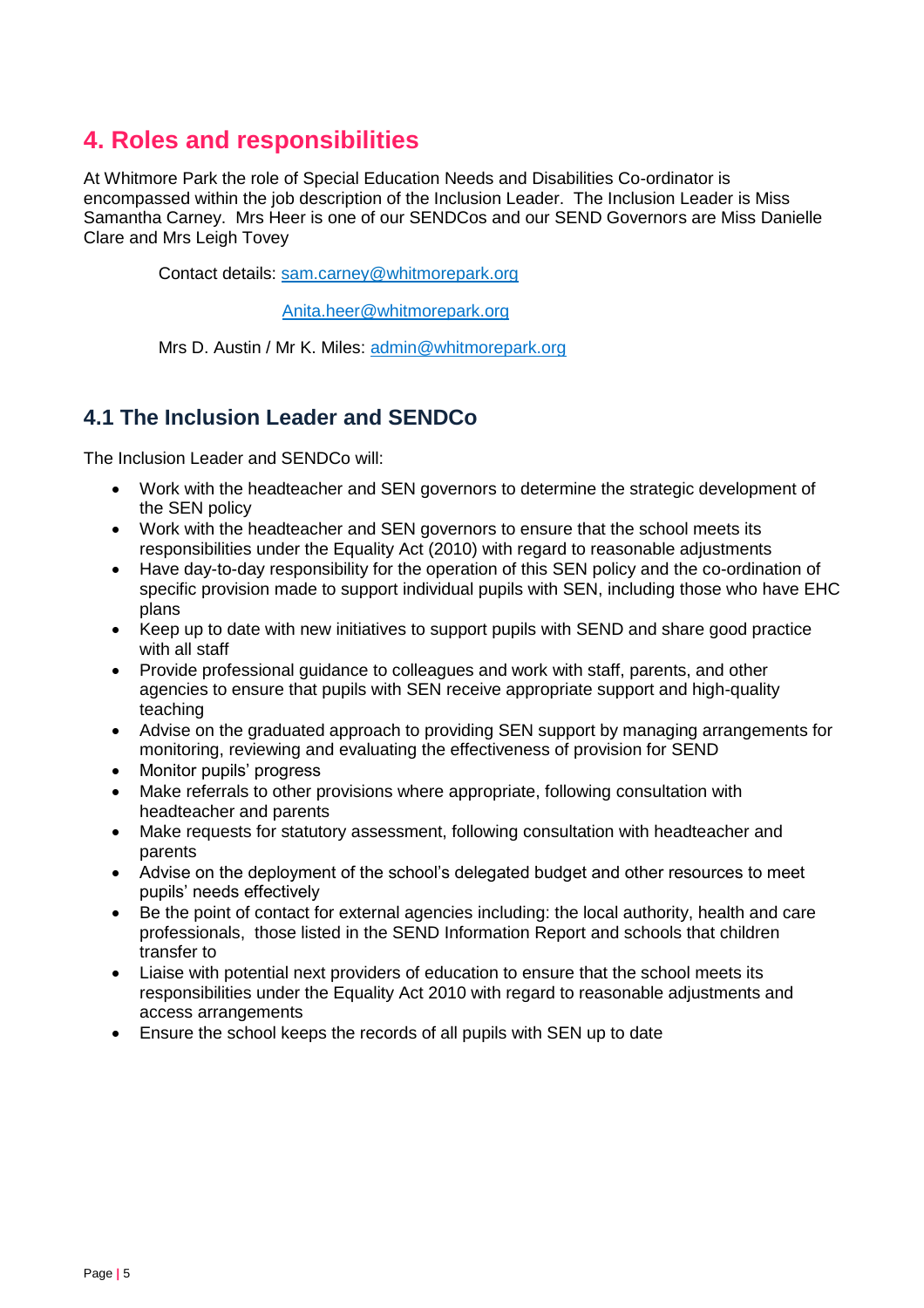## **4.2 The SEN governor**

The SEN governor will:

- Attend governor training / update meetings
- Have regard to the Legislation and Guidance within this policy
- Help to raise awareness of SEN issues at governing board meetings
- Monitor the quality and effectiveness of SEN and disability provision within the school and update the governing board on this
- Work with the headteacher, Inclusion Leader and SENCO to determine the strategic development of the SEN policy and provision in the school

## **4.3 The headteacher**

The headteacher will:

- Manage the work of the Inclusion Leader and SENDCo
- Work with the SENDCO and SEN governor to determine the strategic development of the SEN policy and provision within the school
- Have overall responsibility for the provision and progress of learners with SEN and/or a disability

## **4.4 Class teachers**

Each class teacher (including subject specialist teacher's) is responsible for:

- The progress and development of every pupil in their class
- Working closely with any teaching assistants or specialist staff to plan and assess the impact of support and interventions and how they can be linked to classroom teaching
- Working with the SENDCO to review each pupil's progress and development and decide on any changes to provision
- Write and Review the pupils learning plans (My Support Plans, Personal Learning Plans, One Page Profiles, Thrive profiles)
- Where pupils have an 'Education, Health and Care Plan' teachers will review it with the SENDCo in preparation for the Annual Review
- Ensure that pupils have full access to any SEN provisions that have been given to them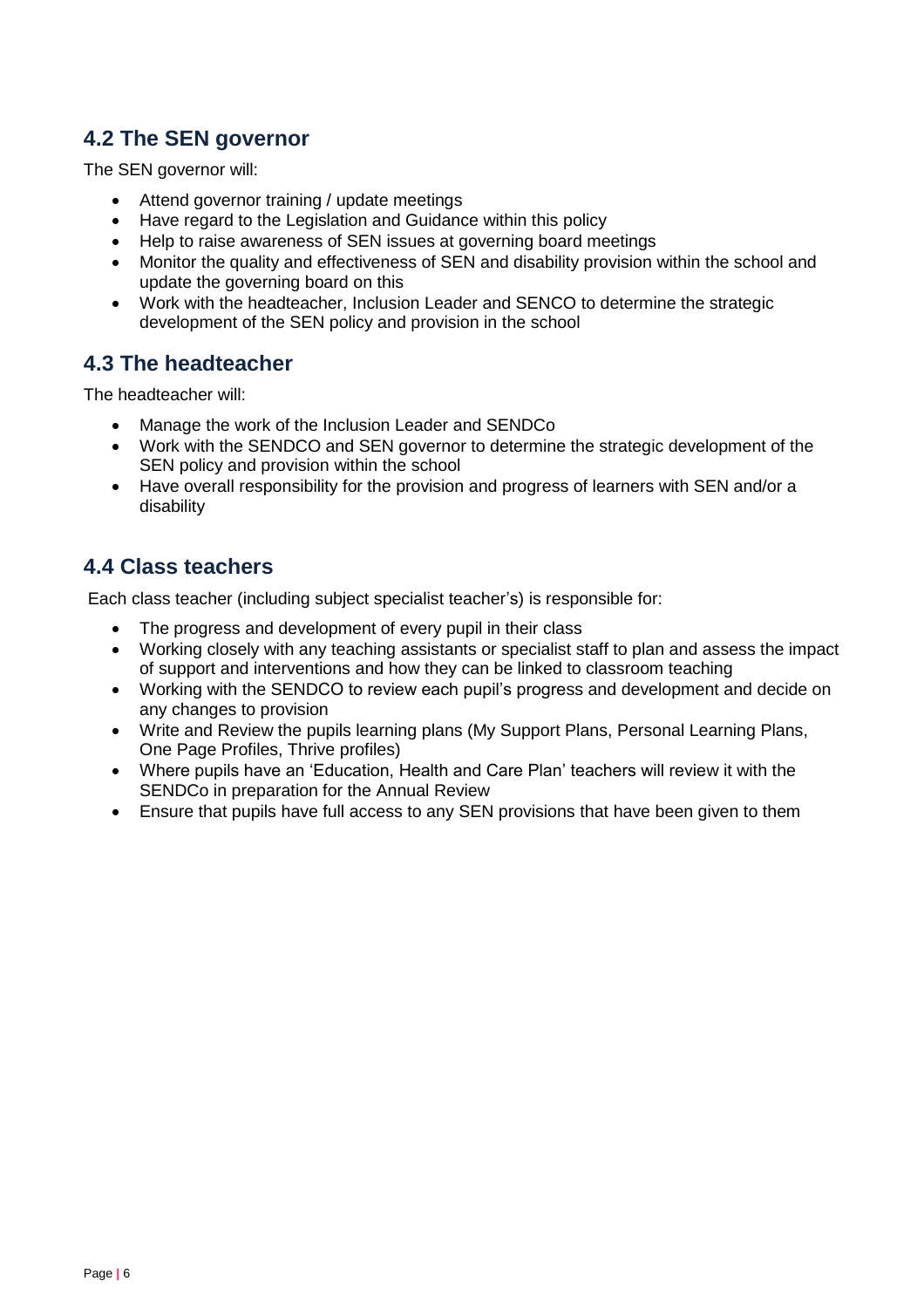## <span id="page-6-0"></span>**5. SEN information report**

The full SEN information report can be found on our website: [https://www.whitmorepark.org/pupil](https://www.whitmorepark.org/pupil-support-send/)[support-send/](https://www.whitmorepark.org/pupil-support-send/)

## 5.1 The kinds of SEN that are provided for

Our school provides additional and/or different provision for a range of needs, including:

- Communication and interaction, for example, autistic spectrum disorder, Asperger's Syndrome, speech and language difficulties
- Cognition and learning, for example, dyslexia, dyspraxia
- Social, emotional and mental health difficulties, for example, attention deficit hyperactivity disorder (ADHD)
- Sensory and/or physical needs, for example, visual impairments, hearing impairments, processing difficulties, epilepsy
- Moderate/severe/profound and multiple learning difficulties

## **5.2 Identifying pupils with SEN and assessing their needs**

We will assess each pupil's current skills and levels of attainment on entry, which will build on previous settings and Key Stages, where appropriate. Class teachers will make regular assessments of progress for all pupils and identify those whose progress:

- Is significantly slower than that of their peers starting from the same baseline
- Fails to match or better the child's previous rate of progress
- Fails to close the attainment gap between the child and their peers
- Widens the attainment gap

This may include progress in areas other than attainment, for example, social needs.

Slow progress and low attainment will not automatically mean a pupil is recorded as having SEN.

Persistent disruptive or withdrawn behaviours will not automatically mean a pupil is recorded as having SEN.

Identifying and assessing SEN for children or young people whose first language is not English requires particular care; difficulties related solely to limitations in English as an additional language are not SEN.

When deciding whether special educational provision is required, we will start with the desired outcomes, including the expected progress and attainment, and the views and the wishes of the pupil and their parents. We will use this to determine the support that is needed and whether we can provide it by adapting our core offer, or whether something different or additional is needed.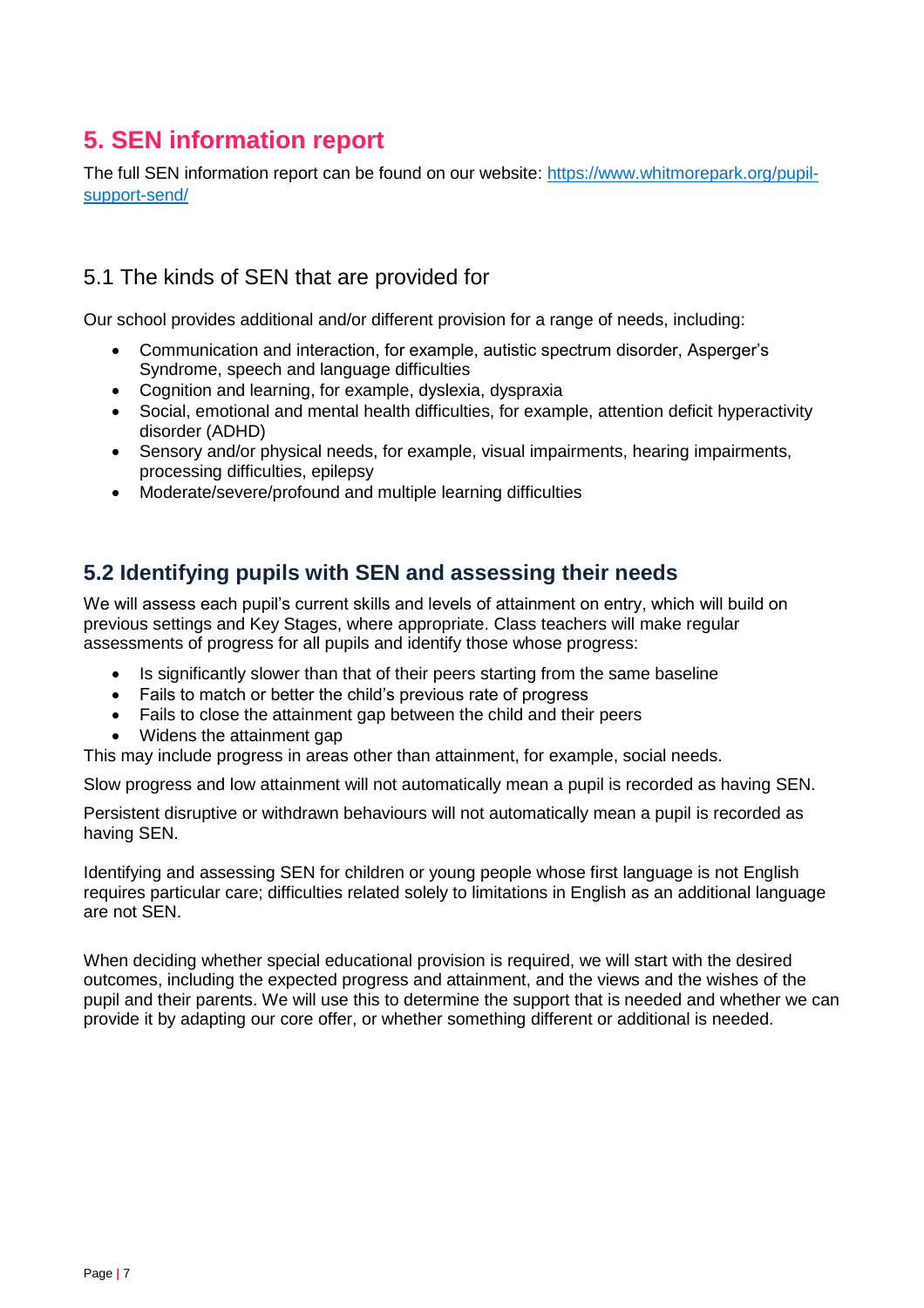## **5.3Disability**

Many children and young people who have SEND may have a disability under the Equality Act 2010 – that is '…a physical or mental impairment which has a long-term and substantial adverse effect on their ability to carry out normal day-to-day activities'.

This definition includes sensory impairments such as those affecting sight or hearing, and long-term health conditions such as asthma, diabetes, epilepsy and cancer. Children and young people with such conditions do not necessarily have SEND, but there is a significant overlap between disabled children and young people and those with SEND. Where a disabled child or young person requires special educational provision they will also be covered by the SEND definition.

At Whitmore Park we observe two key duties:

 $\square \square$  we must not directly or indirectly discriminate against, harass or victimise disabled children and young people.

 $\square \square$  we must make reasonable adjustments, including the provision of auxiliary aids and services, to ensure that disabled children and young people are not at a substantial disadvantage compared with their peers. This duty is anticipatory – it requires thought to be given in advance to what disabled children and young people might require.

#### **Identification**

The SEND Code of Practice (2014) states:

- A child or young person has SEN if they have a learning difficulty or disability which calls for special educational provision to be made for him or her.
- A child of compulsory school age or a young person has a learning difficulty or disability if he or she:
- Has a significantly greater difficulty in learning than the majority of others of the same age, or
- Has a disability which prevents or hinders him or her from making use of facilities of a kind generally provided for others of the same age in mainstream schools or mainstream post-16 institutions
- For children aged two or more, special educational provision is educational or training provision that is additional to or different from that made generally for other children or young people of the same age by mainstream schools, maintained nursery schools, mainstream post-16 institutions or by relevant early years providers. For a child under two years of age, special educational provision means educational provision of any kind."

Early identification of pupils with SEND is a priority. The school uses appropriate screening and assessment tools to ascertain pupil progress for all through:

- Evidence obtained by teacher observation/assessment.
- Baseline assessment results.
- Pupil progress in relation to objectives in the revised 2014 National Curriculum.
- Standardised screening or assessment tools.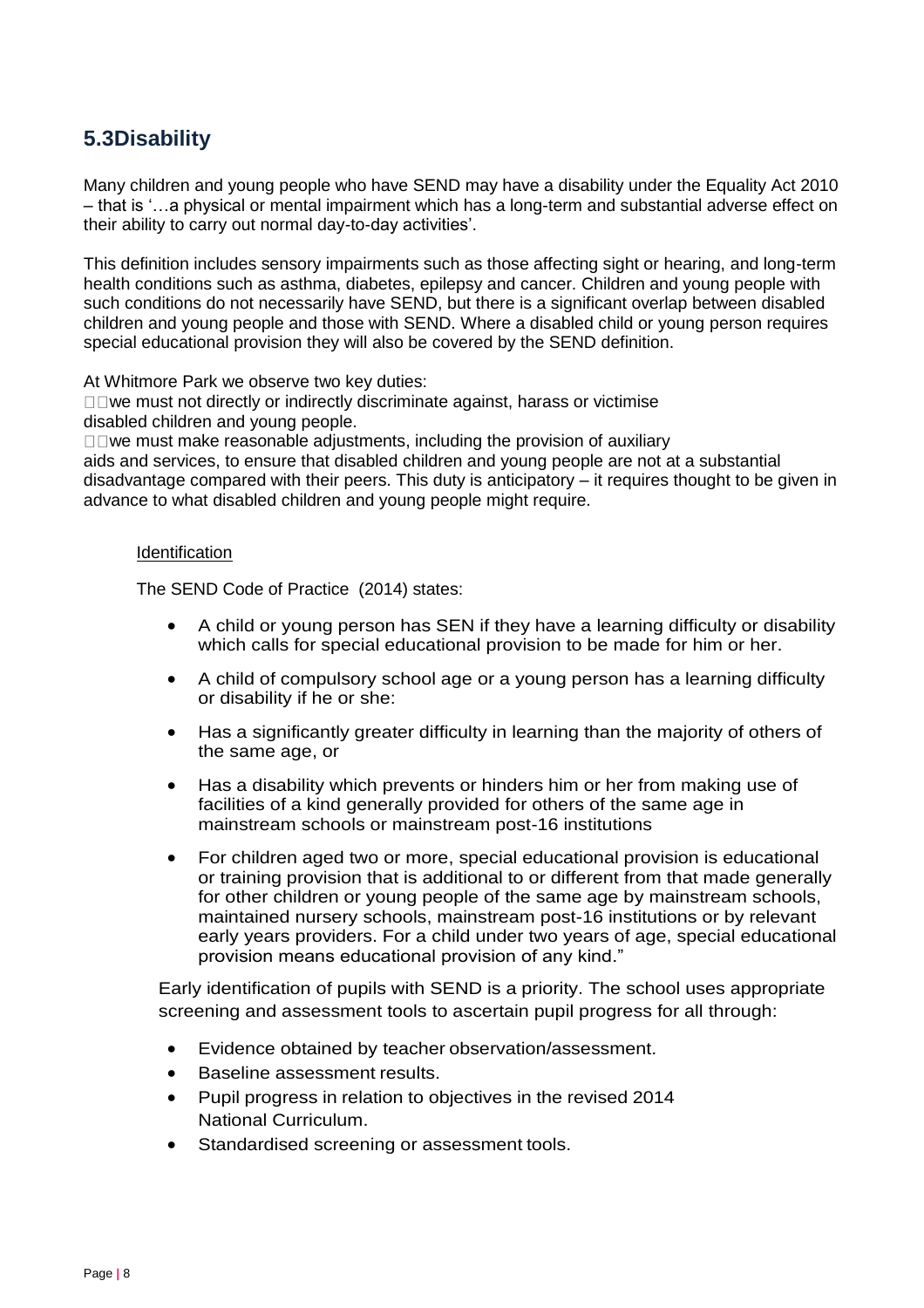- Observations of behavioural, emotional and social development.
- Assessments by a specialist service such as Educational Psychology.

At Whitmore Park, we encourage all employees working with the pupils in the school to raise any SEND concerns with the pupil's teacher in the first instance, then year group leaders.

#### Assessment

Progress is a crucial factor in determining the need for additional support. Based on the school's observations and assessment data and following a discussion between the class teacher, SEND lead and parent, the child may be recorded on the school's SEND register and supported through:

- 1. Differentiated curriculum support within the class.
- 2. SEND support through outside agencies such as the:
	- NHS Speech and Language
	- SEND Early Years Team
	- SEMH&L Social, Emotional, Mental Health & Learning Team
	- CCT Complex Communication Team
	- EP Educational Psychologist
- 3. Additional support through an Educational Health Care Plan (formerly a Statement of Educational Need).

#### Monitoring

The SEND Leads will refer to data available and meet class teachers and / or external agency representatives to monitor pupil progress at least termly.

#### Review

Pupil plans will be reviewed termly, in consultation with parents / carers.

The Inclusion Leader will continuously update the school's SEND register.

The Inclusion Team will meet regularly throughout the term to review where SEND support needs targeting.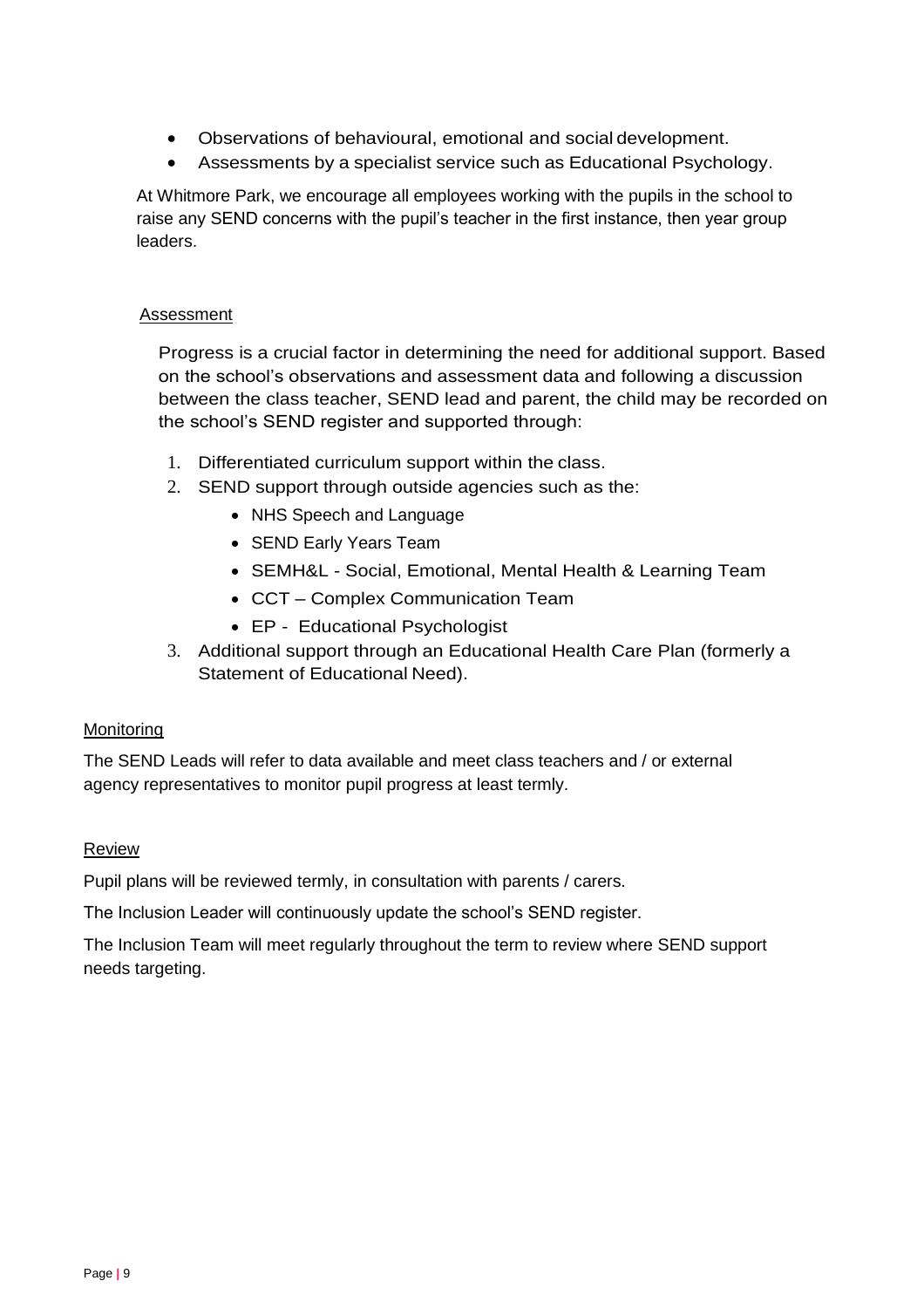## **5.3 Consulting and involving pupils and parents**

As well as the concept of parents as partners being central to the SEND Code of Practice (2014), it is something that we value greatly at Whitmore Park Primary School. Parents / carers should always be kept informed about their child's progress at school and any difficulties made known to parents / carers at the earliest stage. At Whitmore Park we appreciate that in some instances it may be that the parents /carers notice difficulties first for a variety of reasons. We therefore value parents contacting class teachers initially to discuss their concerns. The class teacher may then arrange for a member of the Inclusion Team to contact parents directly to further explore concerns.

At all stages of the SEN journey we will have conversations with the team around the child to ensure that:

- Everyone develops a good understanding of the pupil's areas of strength and difficulty
- Everyone understands the agreed outcomes sought for the child

 Everyone is clear on what the next steps are to achieve the best outcomes for the child Records of meetings, interventions, plans and or reports will be kept on Provision Map.

We will notify parents when it is decided that a pupil will receive SEN support.

## **5.4 Assessing and reviewing pupils' progress towards outcomes**

We will follow the graduated approach and the four-part cycle of **assess, plan, do, review**.

The class or subject teacher will work with the SENCO and / or relevant external agency to carry out a clear analysis of the pupil's needs. This will draw on:

- The teacher's and / or the team around the child's assessment and experience of the pupil
- The pupil's previous progress and attainment
- Observations of social, emotional and / or mental health difficulties; possibly using Thrive
- The individual's development in comparison to their peers and national data
- The pupil's own views

The assessment will be reviewed regularly.

All teachers and support staff who work with the pupil will be made aware of their needs, the outcomes sought, the support provided, and any teaching strategies or approaches that are required. We will regularly review the effectiveness of the support and interventions and their impact on the pupil's progress.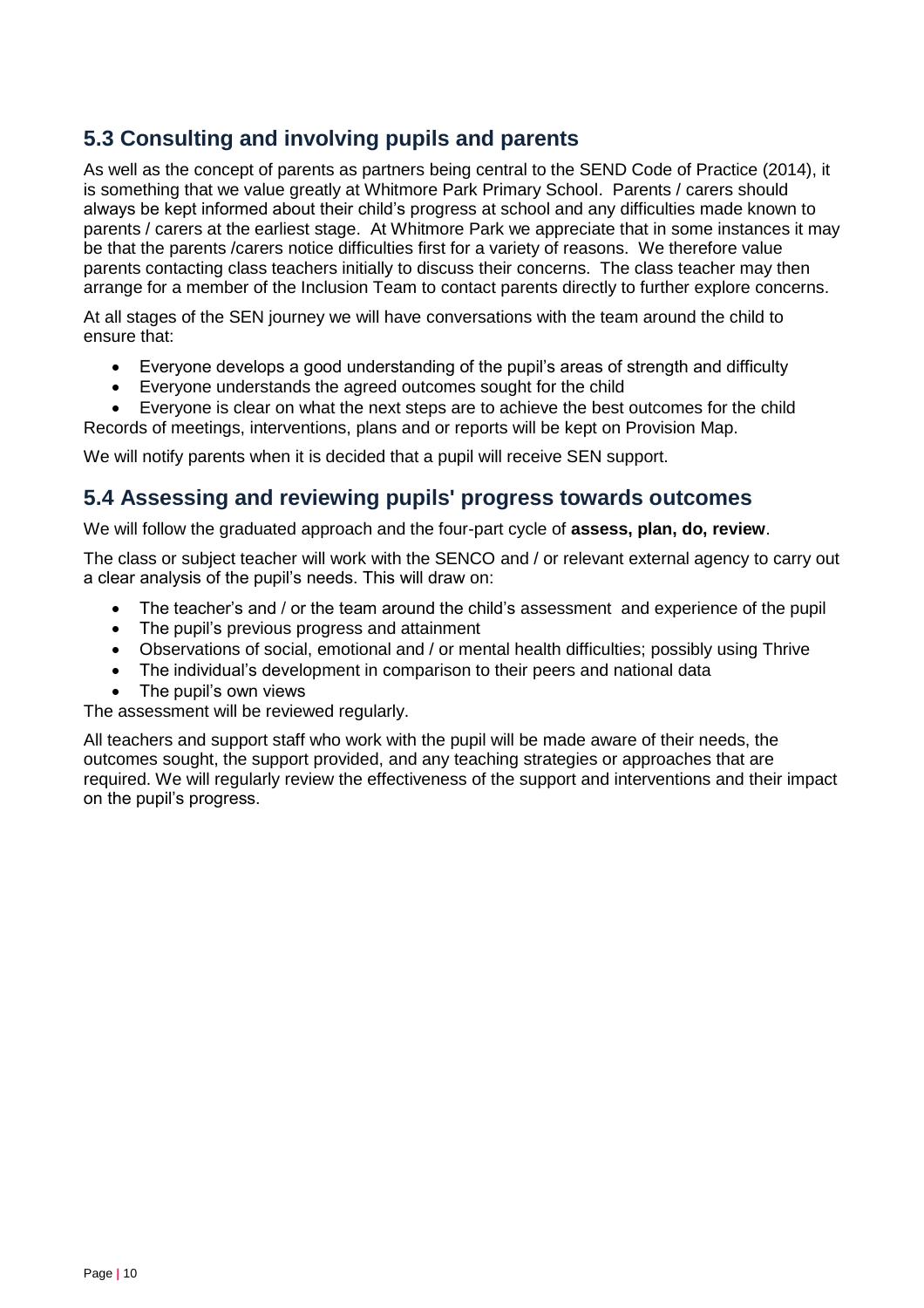## **5.5 Supporting pupils moving between phases and preparing for adulthood**

#### **Pupils moving into Nursery or Reception at Whitmore Park:**

During the summer term prior to pupil's joining Whitmore Park, SENCos, Nursery staff and Reception staff will endeavor to gain as much information as possible about pupil's entering our school. This is so that we can provide early support as soon as practicably possible. It may be that the pupil is already known to the 'SEND Early Years Team' and often there will be a multi -agency meeting in the summer term which parents are invited to.

#### **Pupils moving to secondary school:**

It is not usual for SENCos or class teachers to share pupil information with secondary school's prior to the transition lists becoming available at the end of March. Following this date, it is usual for relevant members of staff at Whitmore Park to speak with relevant members of staff at the secondary school that pupil's are transferring to. This is to ensure that the secondary school is able to plan any additional support and or interventions prior to the September start date.

At Whitmore Park we recognise that this can be a challenging time for both pupil's and parents. We therefore provide additional support where needed e.g. arranging additional transition meetings with parents and SENCOs from both schools.

We may also offer pupils additional support from the LA Attendance and Inclusion Team who offer transition packages.

SEN files are usually transferred in the September once we have received notification that the pupils have arrived at their next school – this allows for any final appeals to have taken place.

It is the responsibility of the parent to notify any NHS agencies that their child is moving provision.

#### **Pupils moving settings before the end of Year 6:**

There is usually a meeting between the SENCos. As soon as practicable we will ensure that any SEN information is sent to the receiving school.

It is the responsibility of the parent to notify any NHS agencies that their child is moving provision.

## **5.6 Our approach to teaching pupils with SEN including adaptations to the curriculum and learning environment**

Teachers are responsible and accountable for the progress and development of all the pupils in their class.

We follow the 2014 National Curriculum and support access through differentiated planning, One Page Profiles, Personal Learning Plans and My Support Plans. These plans will record any appropriate intervention strategies or additional equipment that an individual pupil may require.

At Whitmore Park, high-quality first teaching is our first step in responding to pupils who have SEN. This will be differentiated for individual pupils.

The key characteristics of high quality first teaching are:

- highly focused lesson design with sharp learning objectives which is differentiated to ensure that all pupils are able to access it, for example, by grouping, 1:1 work, additional resources
- high demands of pupil involvement and engagement with their learning
- high levels of interaction for all pupils
- appropriate use of teacher questioning, modelling and explaining this may require to adapt our staffing so that skill sets are matched to the needs of the pupils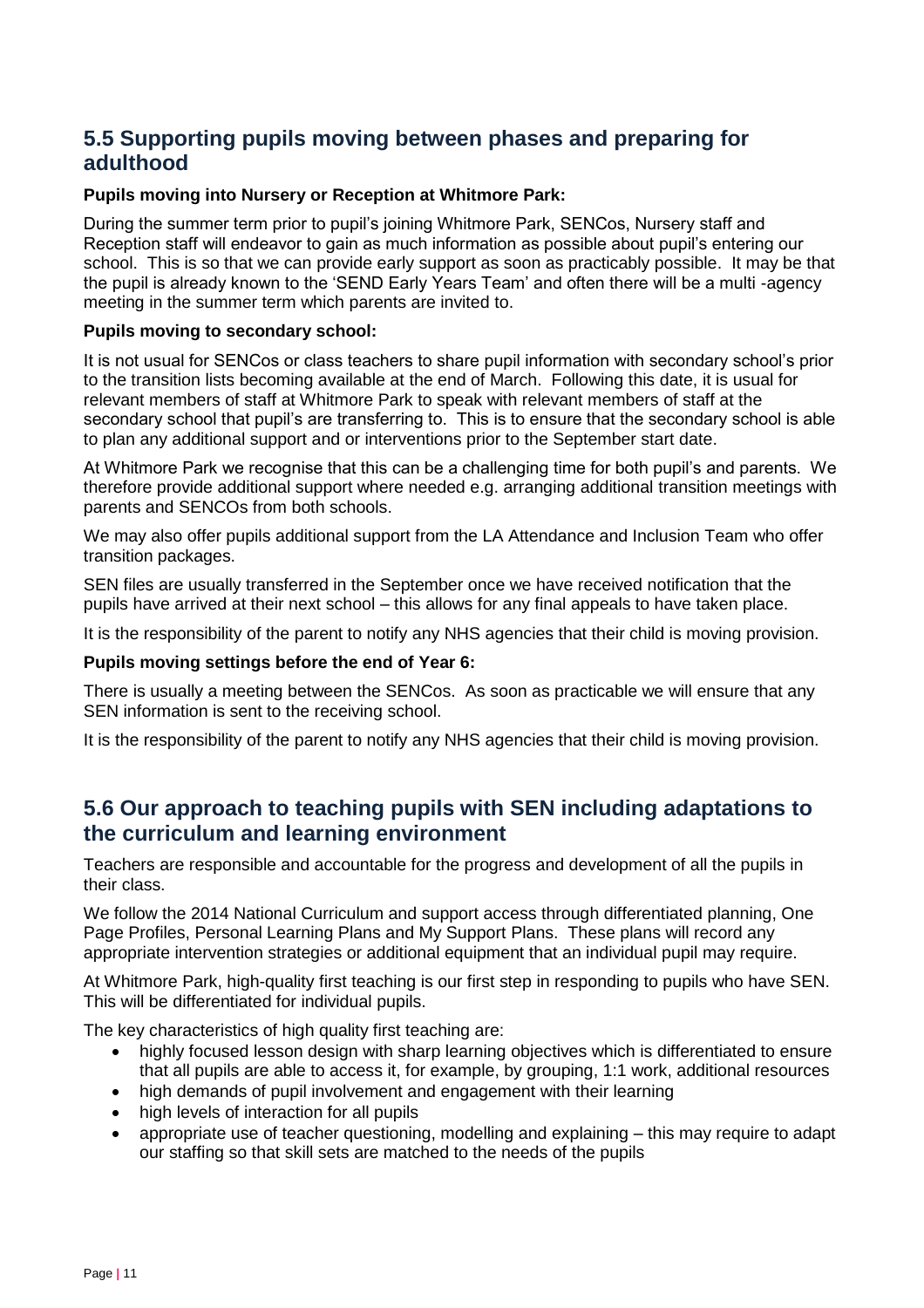- an emphasis on learning through dialogue, with regular opportunities for pupils to talk individually, through partner talk and in groups
- an expectation that pupils will accept responsibility for their own learning and
- work independently
- regular use of encouragement and praise to engage and motivate pupils
- ongoing informal and formal assessment
- In order to make progress a child may only require differentiation of the plans for the whole class. The differentiation may involve modifying learning intentions, teaching styles and access strategies. Under these circumstances, a child's needs will be provided for within the whole class planning frameworks and individual target setting. Differentiation will be recorded in the daily planning by the class teacher.

We will also provide interventions from within school such as Buddying, Mentoring, Thrive, Read Write Inc.; as well as interventions from external agencies – further details can be found on our SEN Information Report.

Some pupils may require additional aids such as:

SEMH Support – Ear defenders, Fidget toys, Buzy legs, Visual Timetables, Picture Exchange Cards Reading / Writing Support – Pencil grips, colour overlays, highlighters Maths Support – Manipulatives such as counters, Diennes Communication Support – longer processing times, pre-teaching of key vocabulary

## **5.7 Expertise and training of staff**

Our Inclusion Team has various expertise within it, inlcuding:

Qualified SENCOs

Thrive Licensed Practitioner

Mental Health First Aiders

Cognitive Behavioural Therapist

Staff trained to deliver Mentoring, Buddying

Staff within the Nursery and Reception, are trained in a basic level of Makaton to support communication needs

In-house additional needs and Inclusion training is provided by the Inclusion Team via staff meetings.

The Inclusion Leader ensures that the Inclusion Team training log is kept up to date and is shared with governors termly.

Where there is an identified need for additional training to meet the needs of an individual pupil, the Inclusion Leader will ensure that suitable training is secured. This may require the requisitioning of external agency training.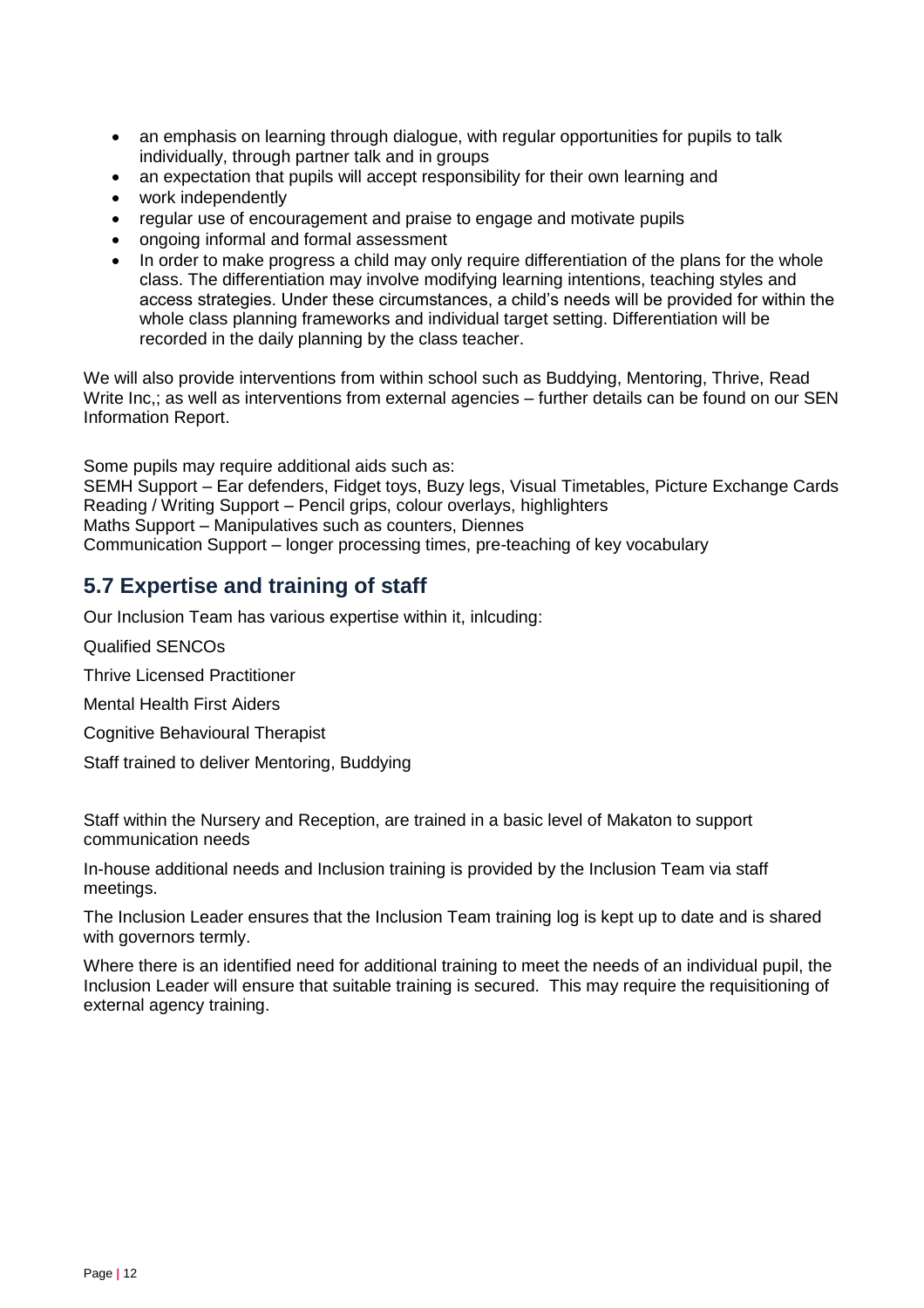## **5.10 Securing equipment and facilities**

Where there is an identified need for specialist equipment and facilities, Whitmore Park will work with the relevant agencies to ensure that the correct specifications are secured.

## **5.11 Evaluating the effectiveness of SEN provision**

We evaluate the effectiveness of provision for pupils with SEN by:

- Reviewing pupils' individual progress towards their targets term to term and over the 12 month annual period, this may include evaluating data from academic attainment and / or **Thrive**
- Monitoring by the SENCOs and Senior Leadership Team
- Ensuring that school held plans are reviewed at least termly (OPPs, PLPs, MSPs)
- Ensuring that the statutory requirements associated with Education Health and Care Plans are met
- The Thrive Licensed Practitioner will report on Thrive progress as required

#### **5.12 Enabling pupils with SEND to engage in activities available to those in the school who do not have SEND**

All pupils are encouraged to take part in all aspects of school life including having equal and fair access to our extra-curricular activities, school visits and our before-and-after school clubs.

All pupils are encouraged to go on our residential trip(s) to PGL and Dol-Y-Moch

No pupil is ever excluded from taking part in these activities because of their SEN or disability. Where a pupil has access to resources to support them within their classroom, these are also made available to them at relevant clubs e.g. ear defenders.

It may be necessary for a pupil to require an individual risk assessment to be made before they attend activities. The purpose of the risk assessment will be to identify risks to safety and identify reasonable adjustments to minimise those risks. These will be shared with parents and agreement will be sort to enable the pupil to attend.

## **5.13 Support for improving emotional and social development**

At Whitmore Park Primary School our Inclusion Team can deliver a number of interventions to help children with their emotion and social development. These include:

**Thrive** 

CBT

Mental Health First Aid

**Mentoring** 

Buddying

We work closely with families to enable Early Help to be provided if the need extends to the wider family.

We encourage all of our pupils to engage in the extra-curricular activities that interest them to promote teamwork / building and fostering friendships.

We have a zero tolerance approach to bullying.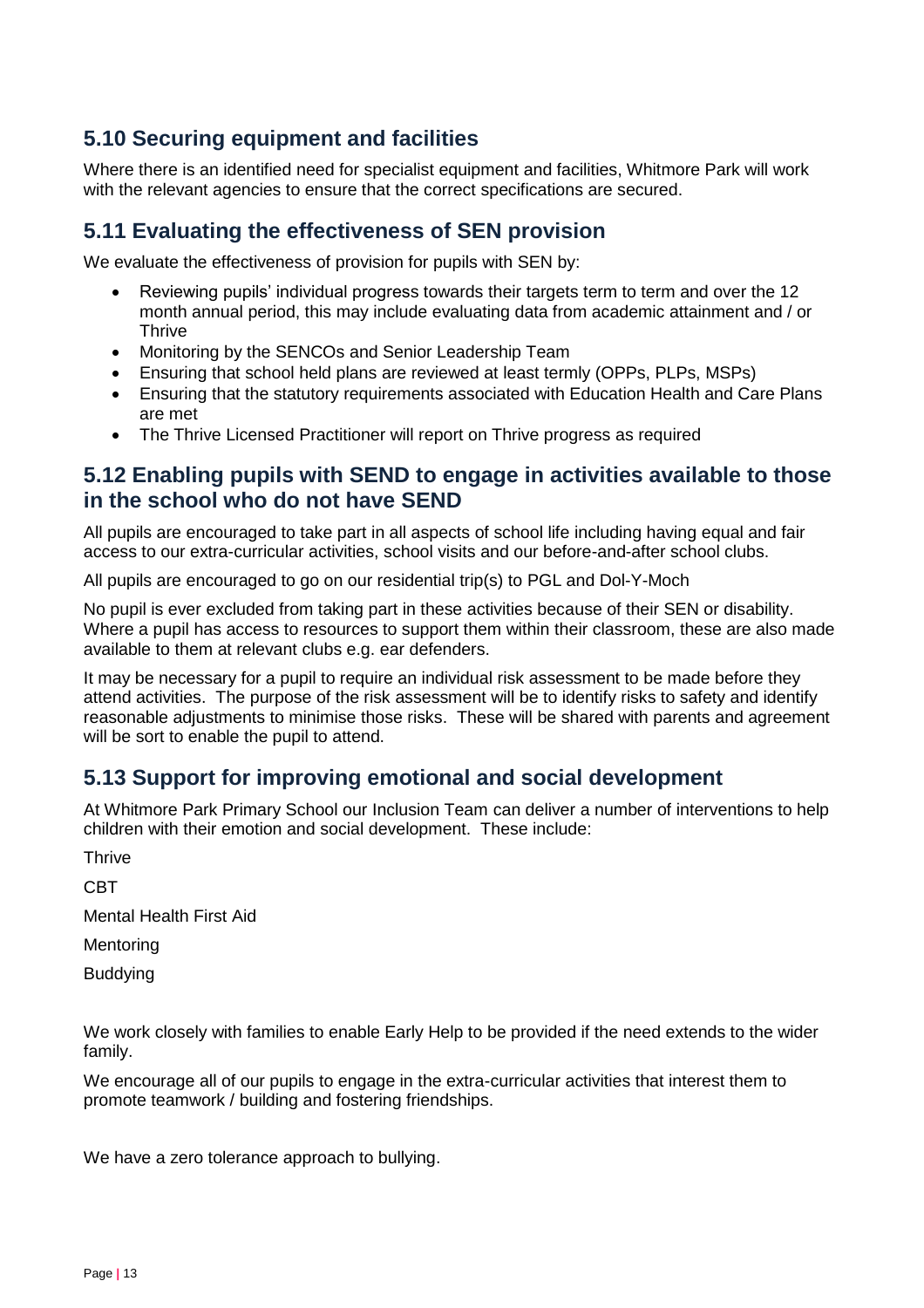## **5.14 Working with other agencies**

At Whitmore Park Primary School, we work with a wide variety of agencies.

Where pupils and / or families require external support, or external assessments, parents will be consulted as to the reasons for this and the outcomes that we are seeking. Reports of assessments will be shared with parents in the method that they prefer, either electronically via email or as a paper copy.

Agencies that we work with include, but are not limited to:

- Complex Communication Team (CCT)
- Social, Emotional, Mental Health & Learning Team (SEMH&L)
- SEND Early Years Team (SEND EYT)
- Educational Psychology Services (LA EP)
- Private Educational Psychologist (EP)
- LA Attendance and Inclusion Team
- LA Sensory Support Services (SSS) for Hearing Impairment (HI) and Visual Impairment (VI)
- NHS Speech and Language (SALT)
- Virtual Schools (VS)
- School Nursing Team

We often support parents with referrals to the following agencies:

Neurodevelopment Team for ASD, ADHD, Tourette's Syndrome assessments

[https://www.covwarkpt.nhs.uk/service-detail/health-service/neurodevelopmental-team-childrens-](https://www.covwarkpt.nhs.uk/service-detail/health-service/neurodevelopmental-team-childrens-22/)[22/](https://www.covwarkpt.nhs.uk/service-detail/health-service/neurodevelopmental-team-childrens-22/)

RISE for emotional wellbeing and mental health concerns

<https://cwrise.com/>

If parents have made their own referrals to agencies and require education input, they should first approach the pupil's class teacher.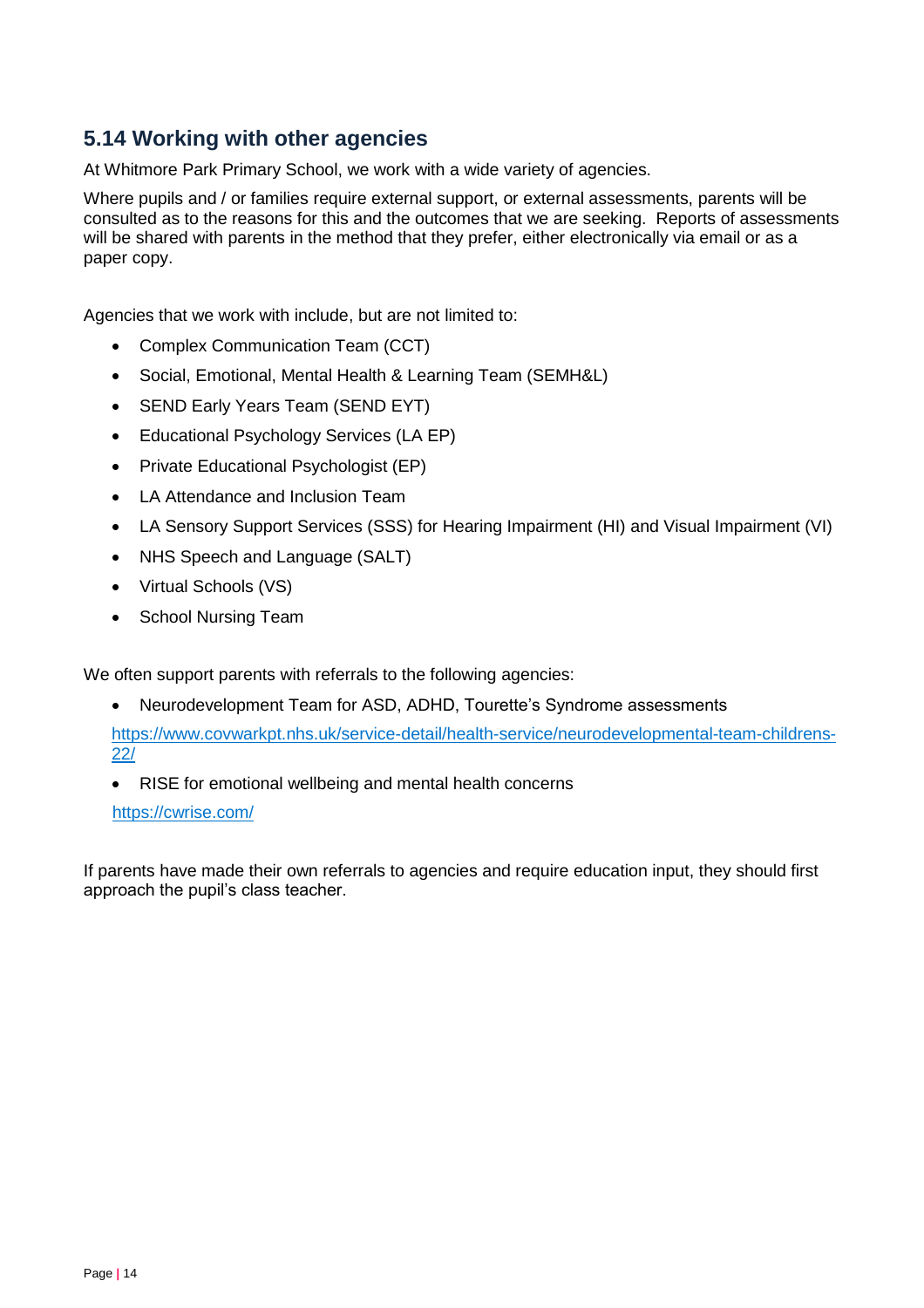## **5.15 Complaints about SEN provision**

At Whitmore Park Primary School, we value parental contribution at all stages of pupil's journeys. We appreciate parents raising concerns with us as soon as the parent becomes concerned. Often by working with the parent, we are able to swiftly address these concerns and reach a satisfactory outcome.

Where parents feel that their concerns have not been addressed, complaints about SEN provision should be made to the class teacher in the first instance. If the response here is not satisfactory, then the complaint should be made to the Inclusion Leader. If that response is not satisfactory, then the complaint should be made to either the HT or DHT.

The parents of pupils with disabilities have the right to make disability discrimination claims to the first-tier SEND tribunal if they believe that Whitmore Park Primary School has discriminated against their children. They can make a claim about alleged discrimination regarding:

- **Suspensions**
- Provision of education and associated services
- Making reasonable adjustments, including the provision of auxiliary aids and services

## **5.16 Contact details of support services for parents of pupils with SEN**

Whitmore Park regularly shares information that it receives from agencies including:

SENDIASS - <https://www.coventry.gov.uk/iass>

RISE - <https://cwrise.com/>

MIND - <https://cwmind.org.uk/>

Parents are also able to seek further independent EHCP advice from IPSEA <https://www.ipsea.org.uk/>

At Whitmore Park Primary School, we encourage parents to share concerns with us so that we can help signpost to a variety of support services.

## **5.17 Contact details for raising concerns**

Class teachers can be contacted using Class Dojo or via [admin@whitmorepark.org](mailto:admin@whitmorepark.org)

Inclusion Leader can be contacted at [sam.carney@whitmorepark.org](mailto:sam.carney@whitmorepark.org)

The Head Teacher and Deputy Head Teacher can be contacted via [admin@whitmorepark.org](mailto:admin@whitmorepark.org)

## **5.18 The local authority local offer**

Coventry LA have presented a 'Local Offer' which can be found at https://www.coventry.gov.uk/localoffer.

Our contribution to the local offer can be found at:<https://www.whitmorepark.org/pupil-support-send/>